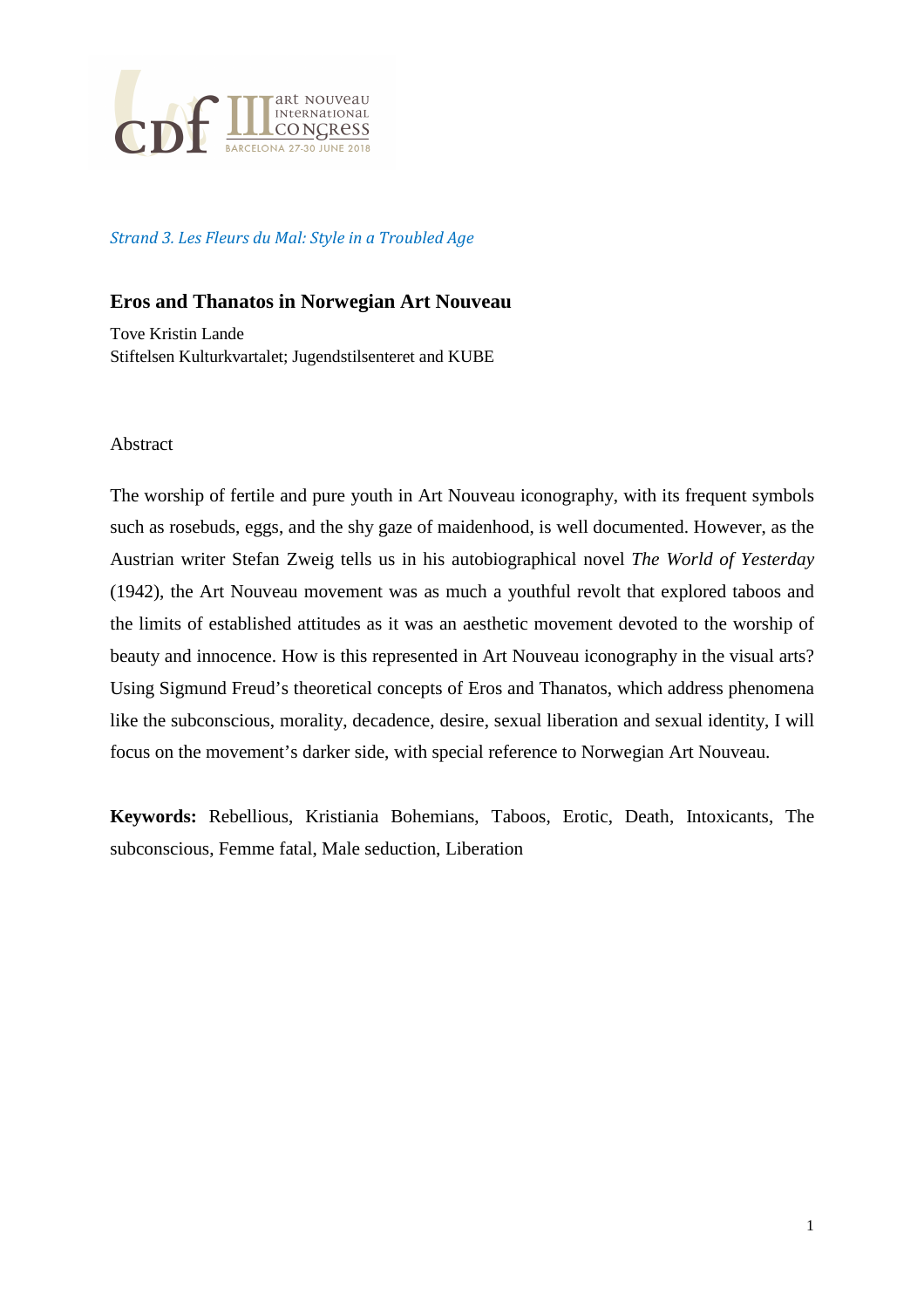

The worship of fertile and pure youth in Art Nouveau iconography, with its frequent symbols such as rosebuds, eggs, and the shy gaze of maidenhood, is well documented. However, as the Austrian writer Stefan Zweig tells us in his autobiographical novel *The World of Yesterday*  (1942), the Art Nouveau movement was as much a youthful revolt that explored taboos and the limits of established attitudes as it was an aesthetic movement devoted to the worship of beauty and innocence. How is this represented in Art Nouveau iconography in the visual arts? Using Sigmund Freud's theoretical concepts of Eros and Thanatos, which address phenomena like the subconscious, morality, decadence, desire, sexual liberation and sexual identity, I will focus on the movement's darker side, with special reference to Norwegian Art Nouveau.

This is not a research project that has found its final formulation, but rather a theme I am in the early stages of exploring, and one that will hopefully help to show that, as a style, Art Nouveau is far more complex than is usually assumed.

The dates of the Art Nouveau period in Norway tend to vary, but roughly it can be fixed as running from the late 1880s to around 1914. For Norway, this was a period of dramatic change in a number of ways; it saw the arrival of modernity and the end of the struggle for independence in the form of dissolution of the political union with Sweden. Historically, Norway had been ruled over first by Denmark, and then by Sweden, since 1380, which meant that it was on the outskirts of Europe not just geographically but also culturally.

Even so, Norwegians were not isolated. The so-called "Second Industrial Revolution" had brought technical improvements, in the form of railways and steamships, that made travel much easier. New and less expensive printing techniques led to a massive increase in the number of newspapers and journals in circulation. In combination, these factors ensured that ideas spread more rapidly and had a greater impact than they had done in the past, also in the field of art.

Moreover, in Norway, anyone who wanted an art education had to travel abroad, since the country lacked an academy of its own until 1909. Most aspiring artists chose to go to Denmark, Germany, or France. In addition, it was common to undertake study trips,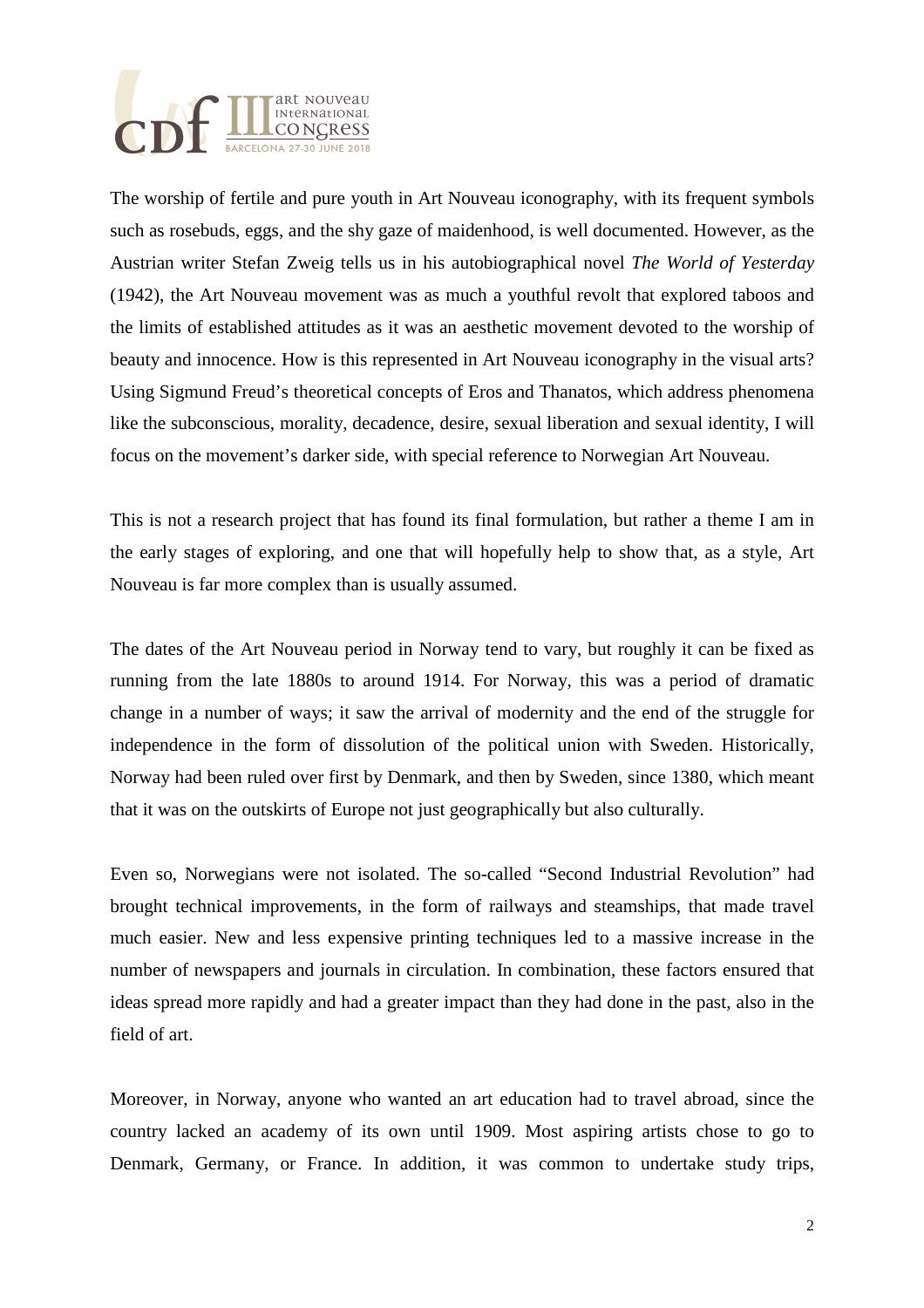

 $\overline{a}$ 

especially to Italy, Austria and Great Britain. Accordingly, Norwegian artists were wellinformed about contemporary trends and developments in art and culture elsewhere in Europe.<sup>1</sup> Many of the most significant Art Nouveau artists in Norway also contributed actively to newspaper debates and wrote frequent letters as a means to present and discuss the latest developments in contemporary art. So even if Norway was geographically rather remote from what were then the centres of culture, the country's Art Nouveau artists were still wellinformed about – and a part of – the international movement.

But did they also show an interest in the darker aspects of Art Nouveau? And are there any indications that the Norwegian art scene was influenced by the youthful rebellion that Stefan Zweig witnessed in Vienna in this period?

In 1905, Norway's struggle for national independence ended in the dissolution of its union with Sweden. It could be argued that this event led to a rather one-sided dominance of the nation-building perspective and the "grand national narrative" in the interpretation of Norwegian Art Nouveau among historical researchers. Accordingly, anything that did not fit this national narrative has either been ignored by the research literature or else forced to fit that interpretative framework whether or not it was appropriate. This has been especially true in the field of fine art. Few scholars have shown much interest in exploring the darker aspects of Art Nouveau, a neglect that tends to deprive the style of its explosive force and to render it innocuous.

One fine example of the lighter side of Art Nouveau is *Melkeveien* (The Milky Way) (1898) (fig.1), a depiction of a night sky full of stars by the Norwegian textile artist Frida Hansen (1855–1931). The ambiguity of the title alludes both to the actual celestial structure and to female fertility. A row of chaste young women are presented as exalted celestial beings with halos. With modestly downcast gazes, they are dressed in white robes of virtuous innocence.

<sup>1</sup> Øystein SØRENSEN: «Kampen om Norges sjel 1770 – 1905» in *Norsk idéhistorie*, bind 3, Aschehoug & co, 2001, p. 266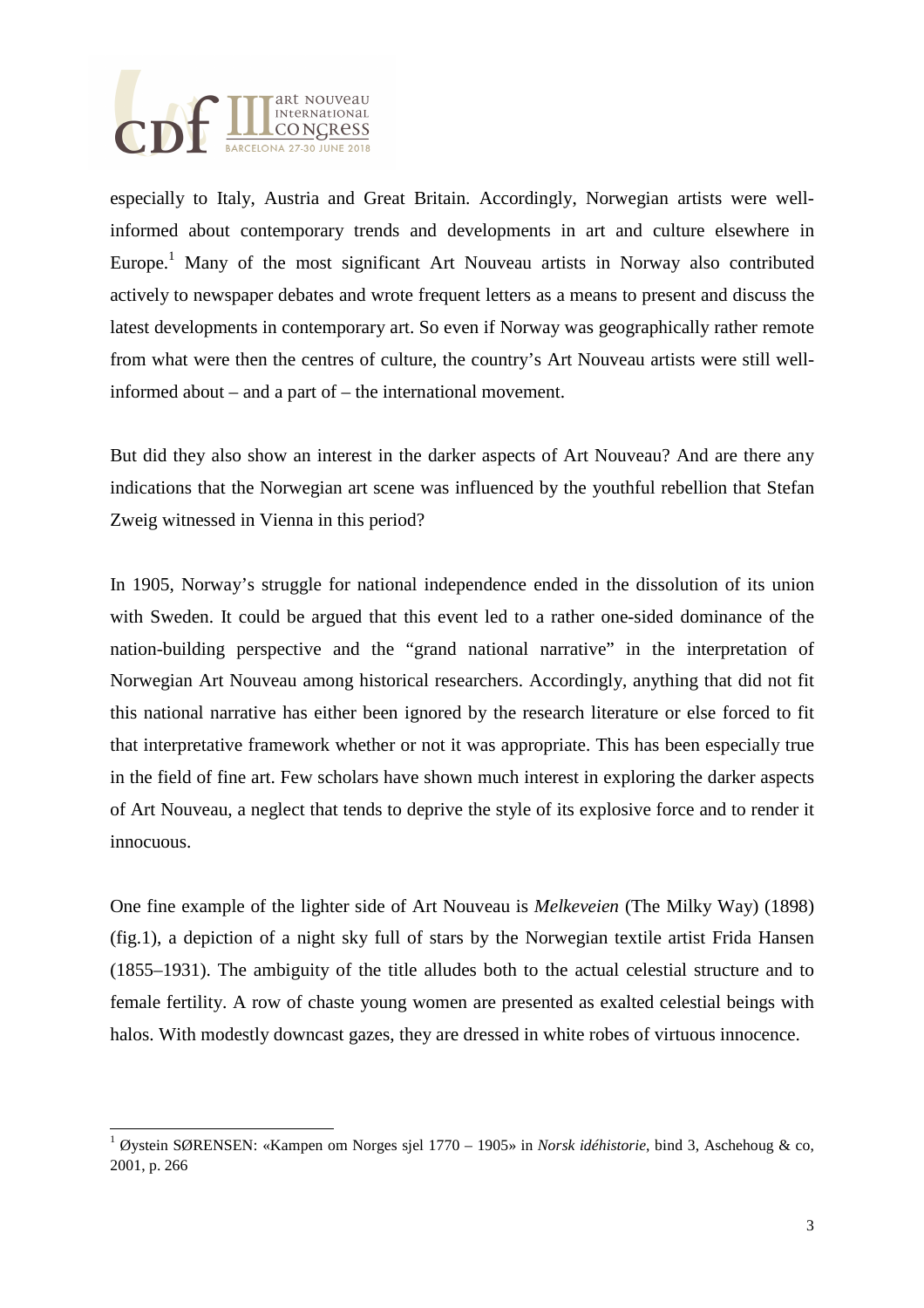

At the other end of the spectrum we have Edvard Munch's (1863–1944) polychrome lithograph *Madonna*, 2 (fig. 2) from his *Frieze of Life* series, which Munch began working on in the late 1920s. This work has a similarly ambiguous title, and like Hansen's tapestry, it is linked to the night. But in Munch's pictorial universe, the woman is very much a sublunary creature with sensual and erotic qualities. Munch's Madonna also has a halo, but she seems to wear it like a blood-red beret, suggesting both passion and a freedom from conventions; the beret was associated with a Bohemian, artistic lifestyle that had liberated itself from the constraints of established bourgeois morality. Her hair flows freely down her naked body, and her eyes are closed with an inward-looking expression of sensual pleasure. In the artistic manifesto Munch wrote as a young man, he declared he wanted to paint "living people who breathe and feel and suffer and love".<sup>3</sup> A version of this picture was first exhibited in Berlin in 1893 beneath the vignette *Studie til en serie: Kjærligheten* (Study for a Series: Love), together with other works, including *Kyss* (The Kiss) and *Fortvilelse* (Despair; known today as *The Scream*). When the series was shown for a second time in Berlin in 1902, it also encompassed the theme of death. On this occasion the series was divided into three thematic parts *Love's Awakening*, *Love's Blossoming and Withering*, and *Despair and Death*. 4 The *Frieze of Life* depicts "the life of the modern soul" and had the ambition to reach down to the forces that lie beneath the visible surface of the world.

Youthful rebellion involves the exploration of boundaries and established forms of behaviour. For Norwegian Art Nouveau, one major influence in this regard was the English artist Aubrey Beardsley (1872–98), who is often described as the *enfant terrible* of the style.<sup>5</sup> Although Beardsley's career was famously short – he died at the age of just twenty-five – the impact of his work was considerable. Beardley was an audacious artist who tackled a range of taboo subjects including eroticism, depravity, corruption, hypocrisy, greed and moral decadence, as is well seen in his illustrations for Oscar Wilde's play *Salome*.<sup>6</sup> Based on the Old Testament

 $\overline{a}$ 

<sup>&</sup>lt;sup>2</sup> Munch made several versions of *Madonna*, some as paintings, others as prints, in the years 1893–1902. This version is dated to the period 1895–1902.

<sup>3</sup> Poul Erik TØJNER: *Munch med egne ord*, Forlaget Press a.s, Oslo, 2000, p.60

<sup>4</sup> Arne EGGUM: *Edvard Munch. Livsfrisen fra maleri til grafikk. Kjærlighet – Angst – Død.* J. M. Stenersens forlag AS, Oslo 1990

<sup>5</sup> Alistar DUNCAN: *Art Nouveau*, Thames and hudson, New York, 1997 / 1994

<sup>&</sup>lt;sup>6</sup> Wilde's play was first published in 1881. Beardsley's illustrations date from 1884.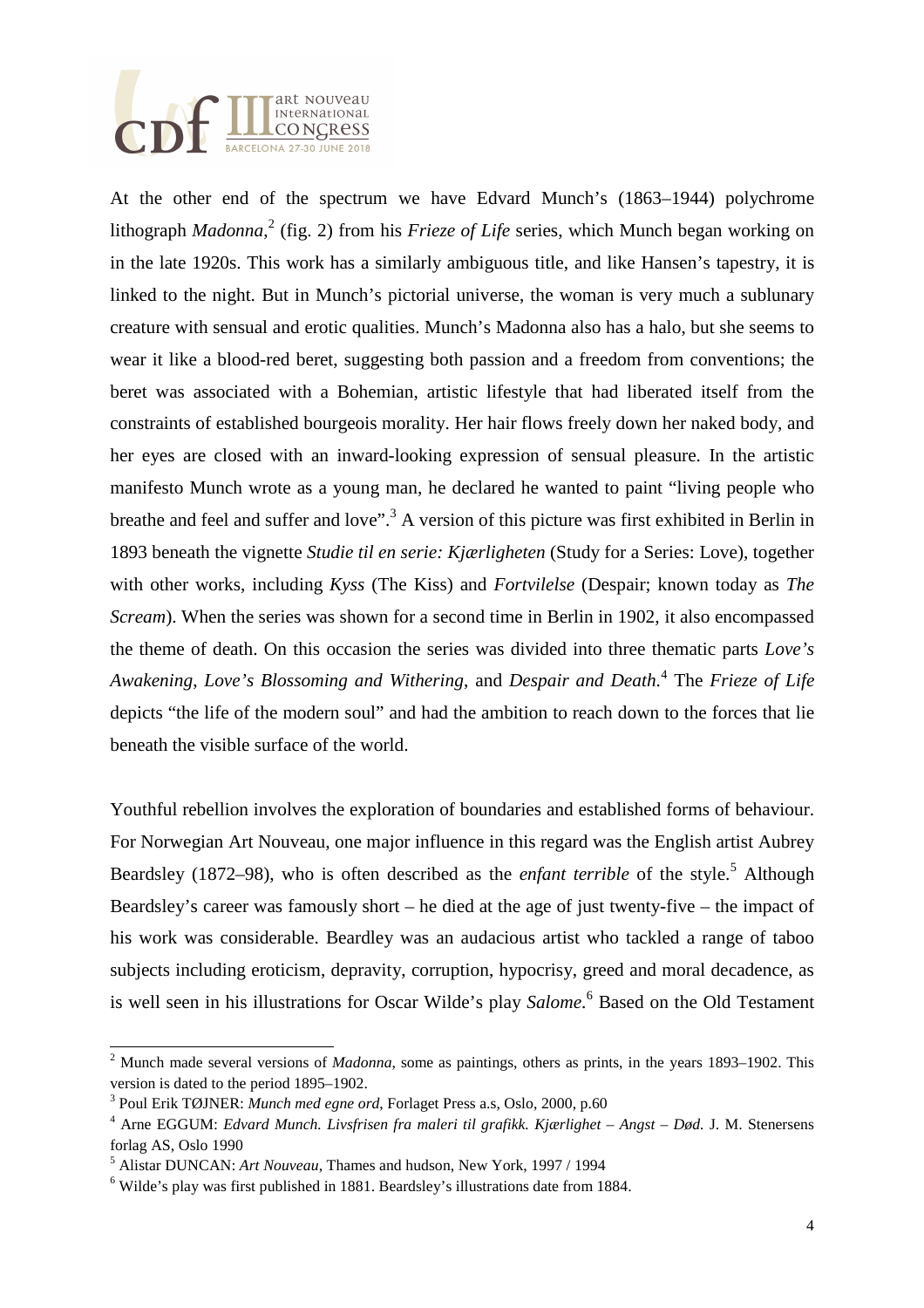

 $\overline{a}$ 

story, Wilde's play describes the young Salome's seduction of her step-father by means of a sensual dance and her demand for the head of John the Baptist to brought to her on a plate as a reward. Beardsley's Salome is a far cry from Frida Hansen's virtuous maidens. What he gives us instead is a dark and dangerous *femme fatal* who manipulates by means of lust, desire, temptation and evil – a world where eroticism is the counterpart of death rather than fertility. The same connection between eroticism and death is evident in the Book of Judith, another popular literary source for Art Nouveau's iconography.

Olaf Lange (1875–1965) was one of Norway's most important Art Nouveau artists. His painting *Salammbô*<sup>7</sup> (fig. 3) refers to the historical novel of the same title by Gustav Flaubert, which is set in Carthage in the 3rd century BC and was published in 1862. Lange's work is a depiction of the priestess Salammbô, who uses seduction and sacrifices her virginity in order to secure the return of a sacred veil that was stolen from the goddess Tanit by the soldier Matho. Lange's depiction of Salammbô dancing naked with a snake beneath a star-spangled night sky is both beautiful and explicit in its idiom. The serpent was in itself an important symbol in the iconography Art Nouveau. In purely formal terms, it was the perfect subject for one of Art Nouveau's most distinctive stylistic features, namely the whiplash curve. In terms of significance, it was typical of Art Nouveau's penchant for rich symbolism. With its complex web of associations, it references what were for Art Nouveau a number key themes, from eroticism and the fall from divine grace to fear and death. People were certainly not reluctant to display this kind of art in their homes – works such as the 1906 bronze python by the Italian sculptor Rembrandt Bugatti.

Another important source of inspiration for the darker aspects of Art Nouveau was the work of the French poet Charles Baudelaire, and in particular his *Les fleurs du mal* from 1857. Decadence and eroticism, the morbid and the macabre are constantly recurring themes in this collection of poems, six of which were originally refused a licence for publication because they were considered too depraved – a ban that remained in place until 1949. Baudelaire's poetic exploration of taboo themes and his idea that modern industrialised society had

<sup>&</sup>lt;sup>7</sup> One of a total of nine etchings from the period 1904–12. Marit Ingeborg LANGE: «Olaf Lange – en Norsk symbolist» in *Olaf Lange* (Exhibition catalogue by Jugendstilsenteret 2005) p. 9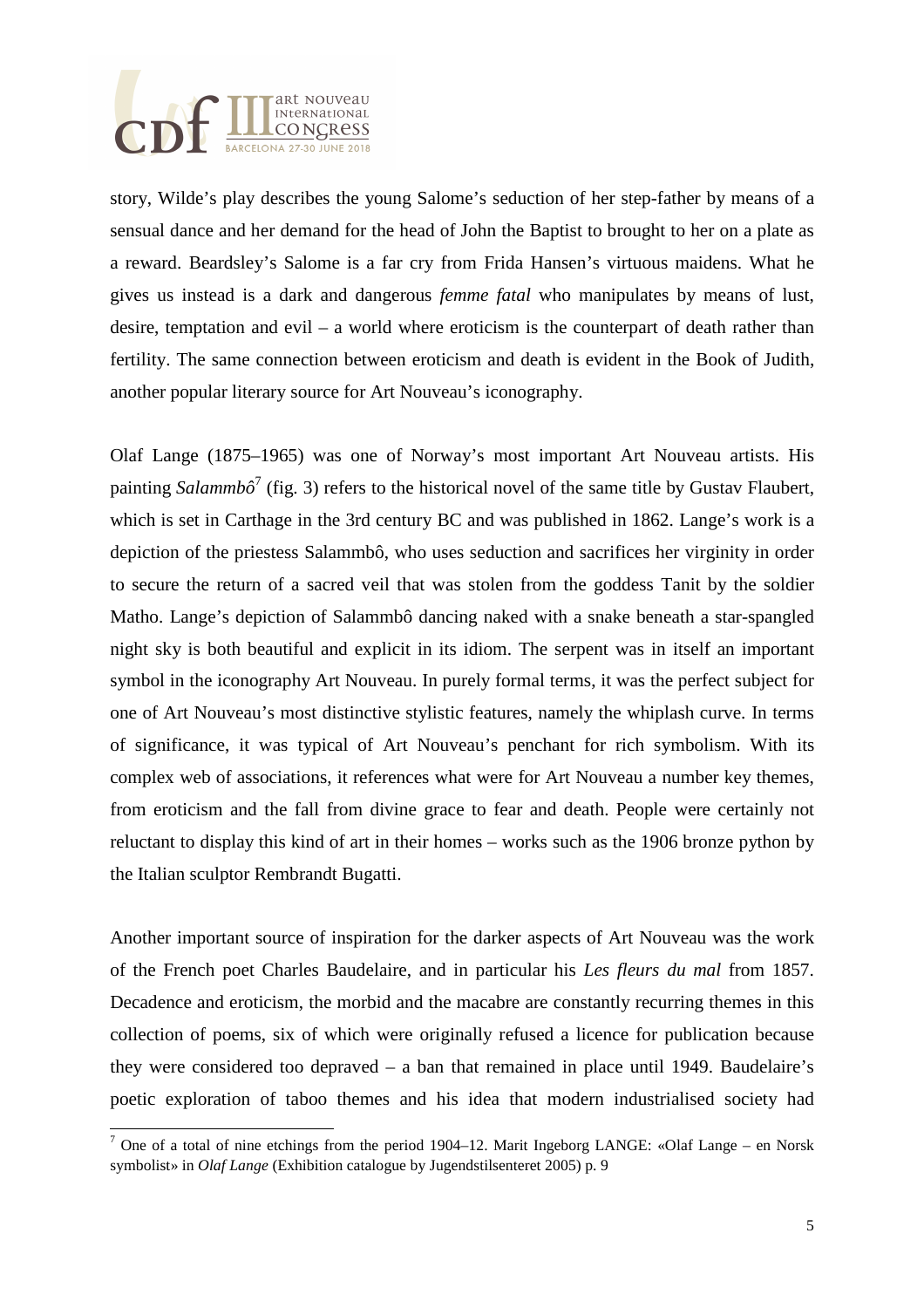

fundamentally changed the essence of beauty had a major impact on many young Norwegian artists. So too did the stories about Baudelaire's own life. Characterised by the pursuit of eroticism and the experimentation with various drugs and narcotic substances as a means to stimulate the creative imagination, his biography fired the imagination of many young Norwegian artists. This influence was particularly apparent among the so-called Kristiania Bohemians, a political and cultural movement that flourished in Kristiania (present-day Oslo) in the 1880s and early 1890s. This movement brought together young radical students and artists, with Edvard Munch one of its central members. References to this social group form a leitmotif in Munch's art during this period. The Grand Café $8$  in central Kristiania, the principal meeting place for the Kristiania Bohemians, became known as the "shadow institution of the civilised family". $\frac{9}{2}$ 

Sensual female figures are a familiar feature of Art Nouveau. With good reason, they have frequently been described as representing a demonisation of the woman, as is well illustrated by Bram Dijkstra's classic work *Idols of Perversity. Fantasies of Feminine Evil in Fin-desiècle Culture* from 1986. Clearly, Dijkstra has a point – the images described above of women who display chasteness, for example, were the work of women artists, whereas the sensual *femmes fatales* were painted by men. Even so, one should not forget that this was also the era of women's liberation. In Norway, for example, women won the right to vote in 1913. When seen from this angle, the sensual and erotic depictions of women in Art Nouveau can be interpreted as exploring more liberal attitudes towards women in opposition to the hitherto dominant bourgeois ideal of female chastity.

Another factor, in addition to Munch's paintings, that helped to immortalise the rebellious and alternative lifestyle of Norway's young artists was a notorious novel by the writer Hans Jæger. Published in 1885, Jæger's *Fra Kristiania-Bohêmen* (From the Kristiania Bohemians) was an attack on social hypocrisy that argued for the abolition of monogamous marriage and the acceptance of open and free interaction between men and women on the basis of love. Jæger also advocated higher wages for women in order to increase their independence and

 $\overline{a}$ 

<sup>&</sup>lt;sup>8</sup> The Grand Café has been an institution of major cultural significance as a meeting place for generations of Norway's cultural and social elite. It still exists today.

<sup>9</sup> Halvor FOSLI, *Kristianiabohemen. Byen, miljøet, menneska.* Oslo, Det Norske samlaget*,* 1994. p. 42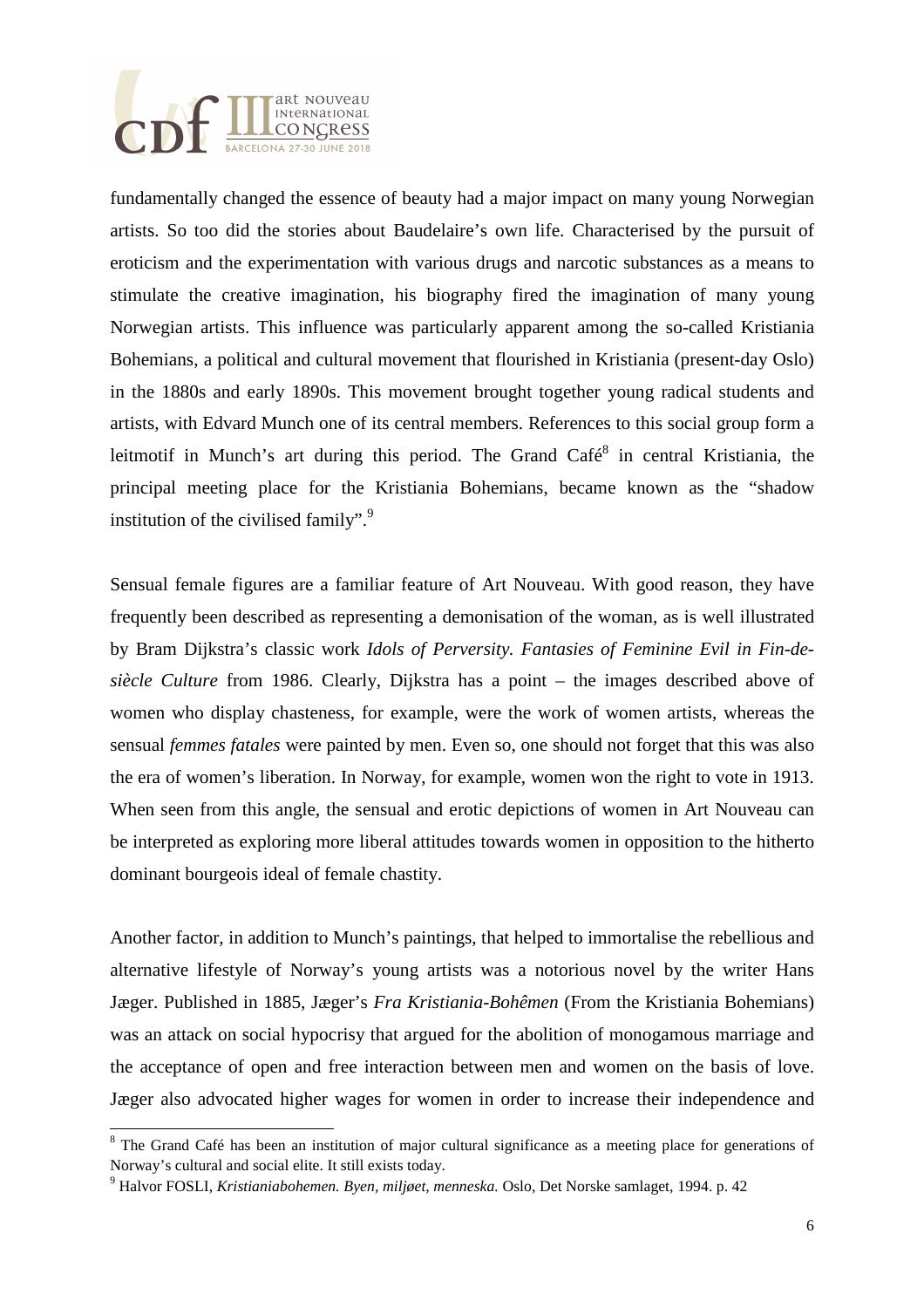

reduce their need to resort to prostitution as a means of survival.<sup>10</sup> The book was considered so offensive to established morality that it was banned, and its author punished with a fine and imprisonment. The young radicals responded by declaring free love a matter of freedom of expression.<sup>11</sup>

It was an important aspect of the Kristiania Bohemian movement that it also included female members. They too wanted to shake off the narrow constraints of bourgeois morality and to live more freely.<sup>12</sup> One woman who was central to the group and who later became a symbol of the liberated, independently-minded and erotic woman in Norway in the period around the turn of the century, was the artist Oda Lasson Krohg (1860–1935). Having divorced her first husband in order to marry the painter Christian Krohg, Oda became a regular at the Grand Café, where she flirted, smoked and drank openly. In addition, she wore tight-fitting, lownecked clothes that were widely regarded as audacious. But despite her capacity to provoke and scandalise polite society, Oda Krohg came from an upper-middle-class background, and possessed sufficient cultural capital to sustain her independent lifestyle. And it is Oda Krohg's lifestyle which posterity – perhaps all-too typically – has tended to focus on. As a painter, she is remembered largely as emphasising the rather conventional female themes of the family and children. But her painting *Kvinneakt med kinesisk lykt* (Female Nude with Chinese Lantern) (dated to the 1890s) shows that she could also strike a different note. In this work she depicts a woman with features much like her own, sleeping naked with a wreath of flowers in her hair. This sensual female figure suggests the erotic dreams often associated with Nordic summer nights.<sup>13</sup> Oda Krohg helped to make eroticism and the enjoyment of life acceptable aspects of women's self-realisation. It was, however, a lifestyle that brought with it a number of typical problems – hangovers, anxiety and depression<sup>14</sup> – as clearly illustrated by the woman in Edvard Munch's painting *Dagen derpå* (The Day After) (1894). In Paris, intellectuals and artists such as Charles Baudelaire and Eugéne Delacroix had begun exploring the effects of alcohol and other intoxicants, from the fabled absinthe to hashish, in

 $\overline{a}$ 

<sup>&</sup>lt;sup>10</sup> Bjørg VINDSETMO in Hans Jæger: Fra Kristiania-bohemen part 1, den Norske bokklubben, Norge 1997, p.11

<sup>11</sup> Halvor FOSLI, *Kristianiabohemen. Byen, miljøet, menneska. Oslo,* Det Norske samlaget*.* 1994 p. 266

<sup>12</sup> Halvor FOSLI, *Kristianiabohemen. Byen, miljøet, menneska. Oslo,* Det Norske samlaget*.* 1994 p. 422

<sup>13</sup> Anne Wichstrøm: *Oda Krohg*, Helsinki, Gyldendal norsk forlag p.44

<sup>14</sup> Halvor FOSLI, *Kristianiabohemen. Byen, miljøet, menneska. Oslo,* Det Norske samlaget*.* 1994 p. 422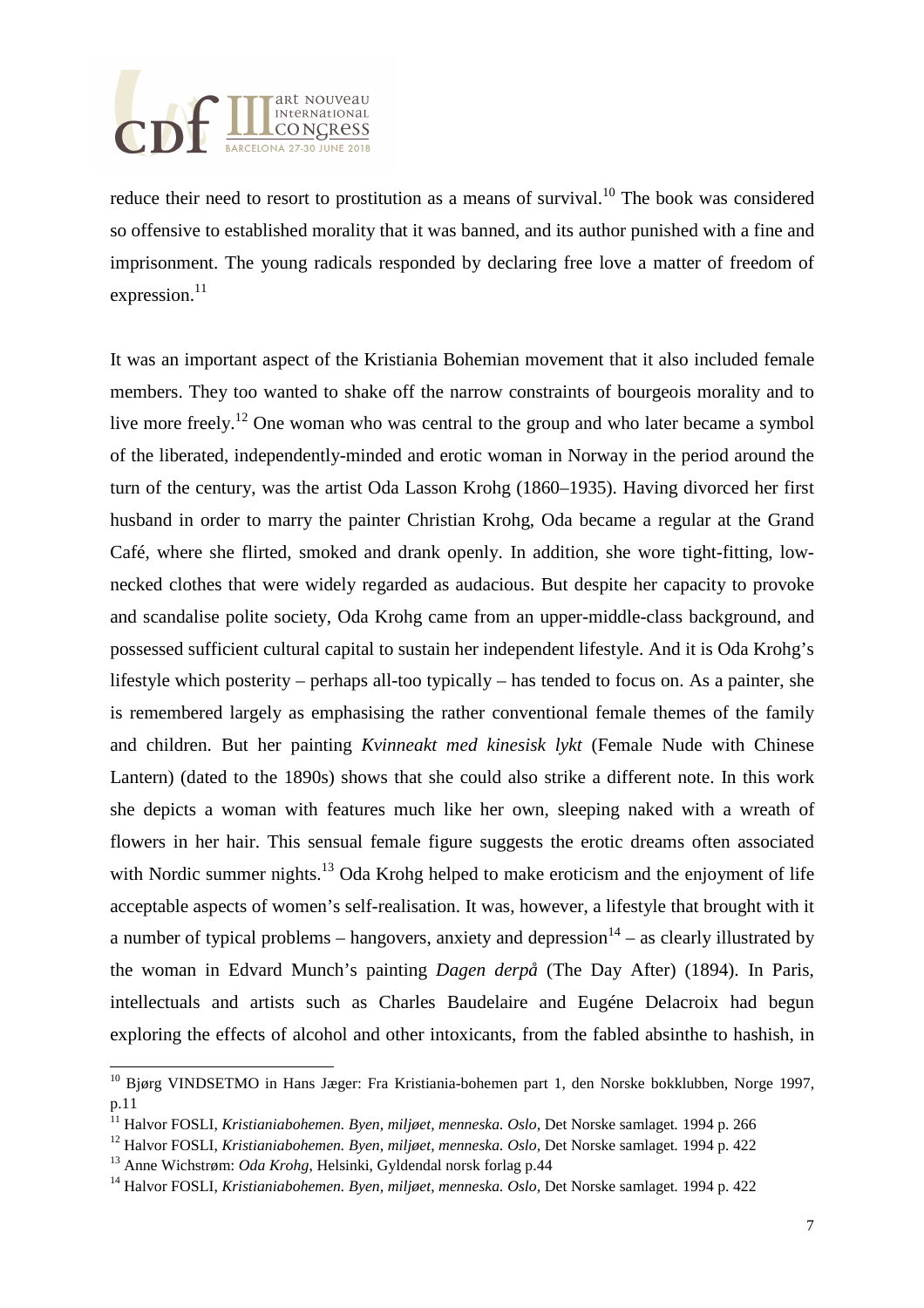

the 1840s. Many had to pay a high price, as did Edvard Munch himself, who suffered major psychological problems that required treatment in an asylum.<sup>15</sup>

Although the female temptress was clearly the dominant trope, there are also examples of male seduction. In the 1880s and 1890s, a new generation of young British sculptors came to prominence, artists such as Alfred Gilbert and Frederic Leighton. In their work, they developed new aesthetic ideals that made use both of explicit symbols and more subtle allusions as a means to visualise intangible themes including love, death and eternity.

As part of this thematic cluster, they also focused on the male body as an erotic object and a source of sensual interest and emotional expression. Their depictions of the male body tended towards greater introversion and mixed eroticism with melancholy. This softer sensuality represented a change in attitude away from the traditional male stereotypes that idealised masculine athleticism. Several of Gilbert's sculptures in particular can be interpreted as displaying a homerotic element. This new departure in British sculpture also led to a "statuette cult", which was closely linked to the notion of the beautiful home as an arena for displaying the new aesthetic ideal. $^{16}$ 

Although the erotic male does not feature conspicuously in the literature about both Norwegian and international Art Nouveau, still he is there. Among Norwegian Art Nouveau artists, it is a theme that is perhaps most clearly explored by the sculptor Gustav Vigeland (1869–1943). Vigeland was a close friend of Jens Thiis, the one-time director of the Nordenfjeldske Kunstindustrimuseum (National Museum of Decorative Arts) in Trondheim. Thiis had a particular fascination for Art Nouveau and built an important collection at the museum. This may well have encouraged Gustav Vigeland to adopt the Art Nouveau style. In

 $\overline{a}$ <sup>15</sup> Arne EGGUM: *Edvard Munch. Livsfrisen fra maleri til grafikk. Kjærlighet – Angst – Død.* J. M. Stenersens forlag AS, Oslo 1990

<sup>16</sup> Robert UPSTONE: «The new skulpture» in Stephen CALLOWAY and Lynn Federla ORR (-eds.): *The cult of beauty*. The Aesthetic Movement 1860 – 1900 (Exhibition catalogue, Victoria and Albert Museum, London 2011) London, V& A Publishing, 2011, p. 242 – 246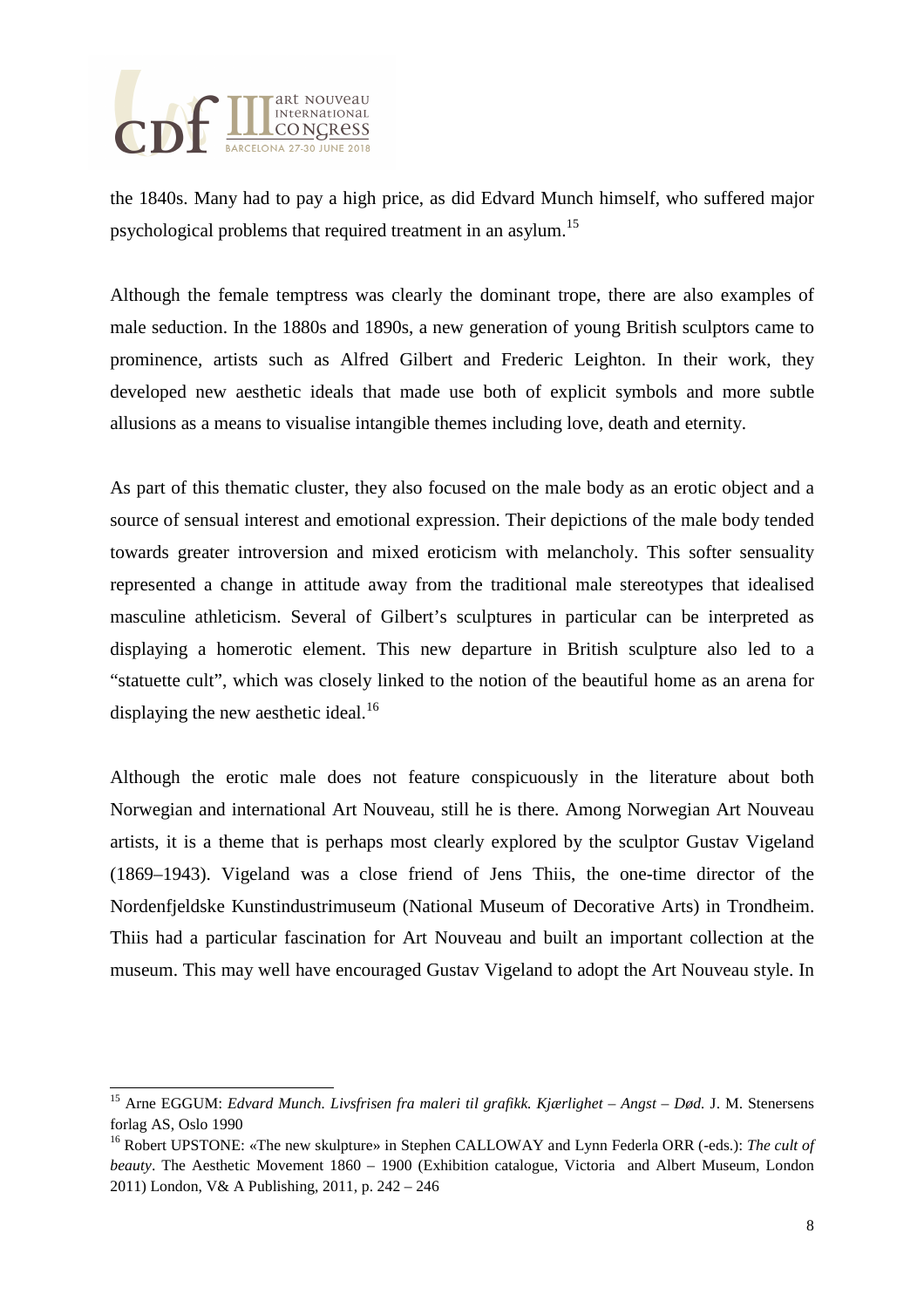

addition, earlier research shows that he was well-informed about British art of the period and the Arts and Crafts movement.<sup>17</sup>

In 1901, Vigeland began work on a large fountain installation. Like Edvard Munch, he defined his artistic programme first and foremost in terms of representing living people. One of the preliminary studies for his fountain sculptures depicts a male figure and a tree that merge in a symbiotic relationship. A clay model for this group includes climbing plants weaving sinuously through the crown of the tree. The relationship man-eroticism-nature is thus fairly explicit, and it is worth noting here that Vigeland was not averse to depicting male eroticism in works intended for public spaces.<sup>18</sup> A reworked version of this sculpture can now be viewed as an element in the fountain square in the Vigeland Park in Oslo.

The frequent use of dream and fantasy imagery in Art Nouveau can also be interpreted in relation to Freud's theory of the subconscious. The Norwegian artist Theodor Kittelsen explored the Norwegian folk tales from this angle. Fear and death are prominent themes in several of his best-known works, such as his series on the Black Death, and pictures featuring water sprites and other underworld creatures from Norwegian fairy-tale literature. The work *Nøkken som hvit hest* (Water Sprite as a White Horse) (1909) alludes to dark forces that lure a young man to his doom. The water sprite has been a part of Norwegian and Swedish folk beliefs and oral traditions since Norse times. An inhabitant of rivers, tarns and lakes, he entices people to him with beautiful songs and other music. The water sprite can take the form of a young man with golden locks, or he can transform himself into a sleek white stallion. Kittelsen's works carry subtle erotic overtones. The artist himself apparently once said about the water sprite: "He knows just how easy it is to ensnare us with his gorgeous, quivering reflection<sup>"19</sup>

 $\overline{a}$ <sup>17</sup> Tone WIKBORG: «Urnenes metamorfose» in Nils MESSEL (-ed): *I Iedige stunder. Gustav Vigeland og kunsthåndverket* (Exhibition catalogue, Vigeland-museet 1997 – 1998) Vigeland-museets skrifter nr. 13, Vigeland-museet, Oslo 1997, pages 35 – 47.

<sup>18</sup> Ibid p. 35

<sup>19</sup> Theodor KITTELSEN: *Troldskab*, Kristiania, Aschehoug & co, 1916 / 1892, p. 55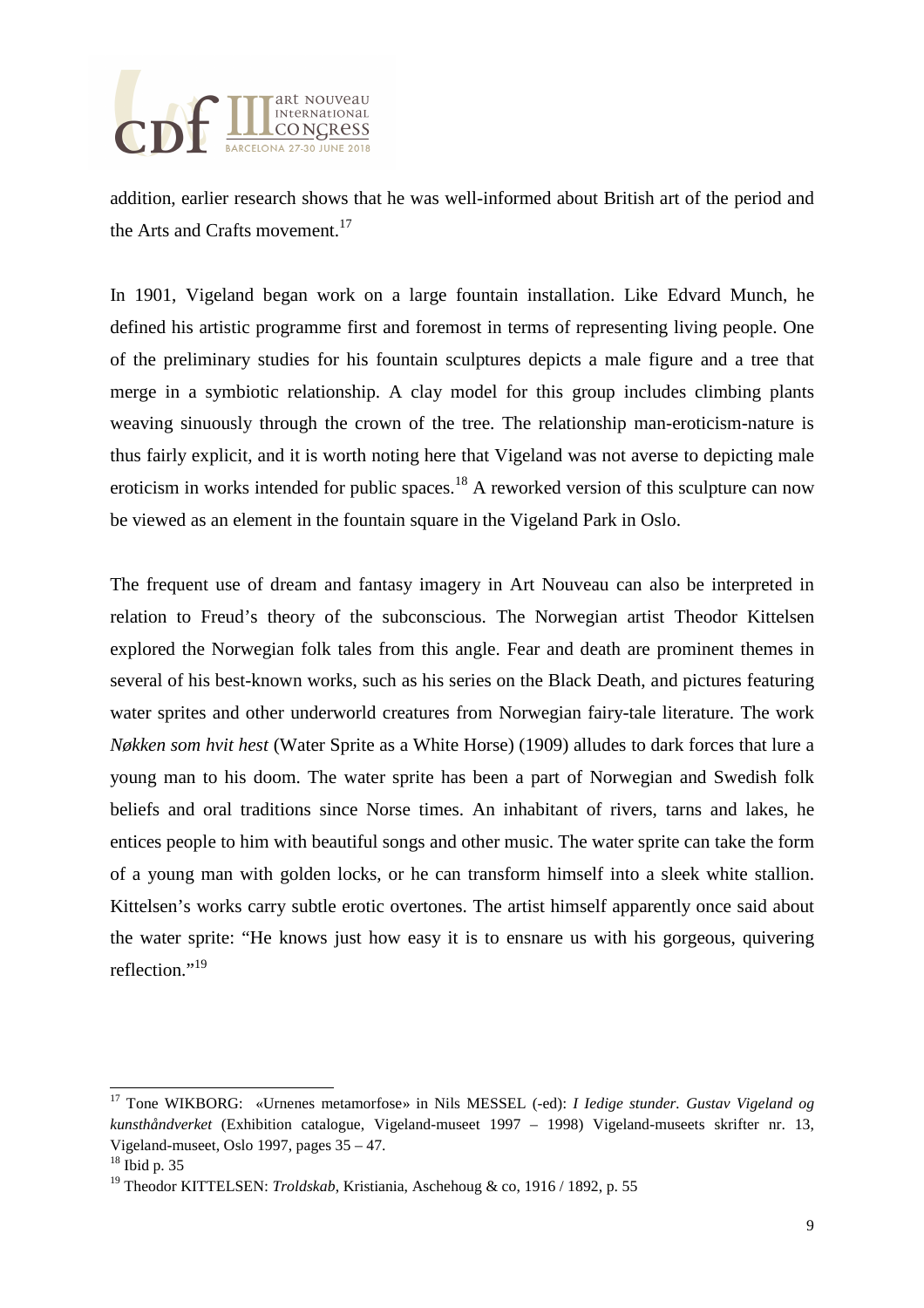

As we have seen, Art Nouveau was very much about confronting boundaries and addressing themes that were considered taboos. One of these themes was homosexuality. So far, I have found no examples of this in Norwegian Art Nouveau. But another painting of the water sprite, *Näcken* (The Water Sprite) (fig. 4) by the Swedish painter Ernst Josephson from 1882– 84 clearly contains a homerotic element; here the sprite is depicted as a naked young man with seagrass hair playing the fiddle.

Eros and Thanatos can thus be found hand in hand throughout Art Nouveau, giving it nuances that are often overlooked. This is a style that is not just beautiful and harmless, but which also possesses layers of intrigue and profundity. Norway's Art Nouveau artists prodded at taboos and narrow-minded attitudes with results that have lasted well beyond their own lifetimes. They took a moral stance that it was difficult to ignore, even if they themselves preferred an alternative lifestyle. Like Oda, most of them came from the privileged classes and could live that lifestyle because they were part of an elite in a poor society. With their rebellious art and approach to life, they helped to pave the way for greater tolerance in Norwegian society today.